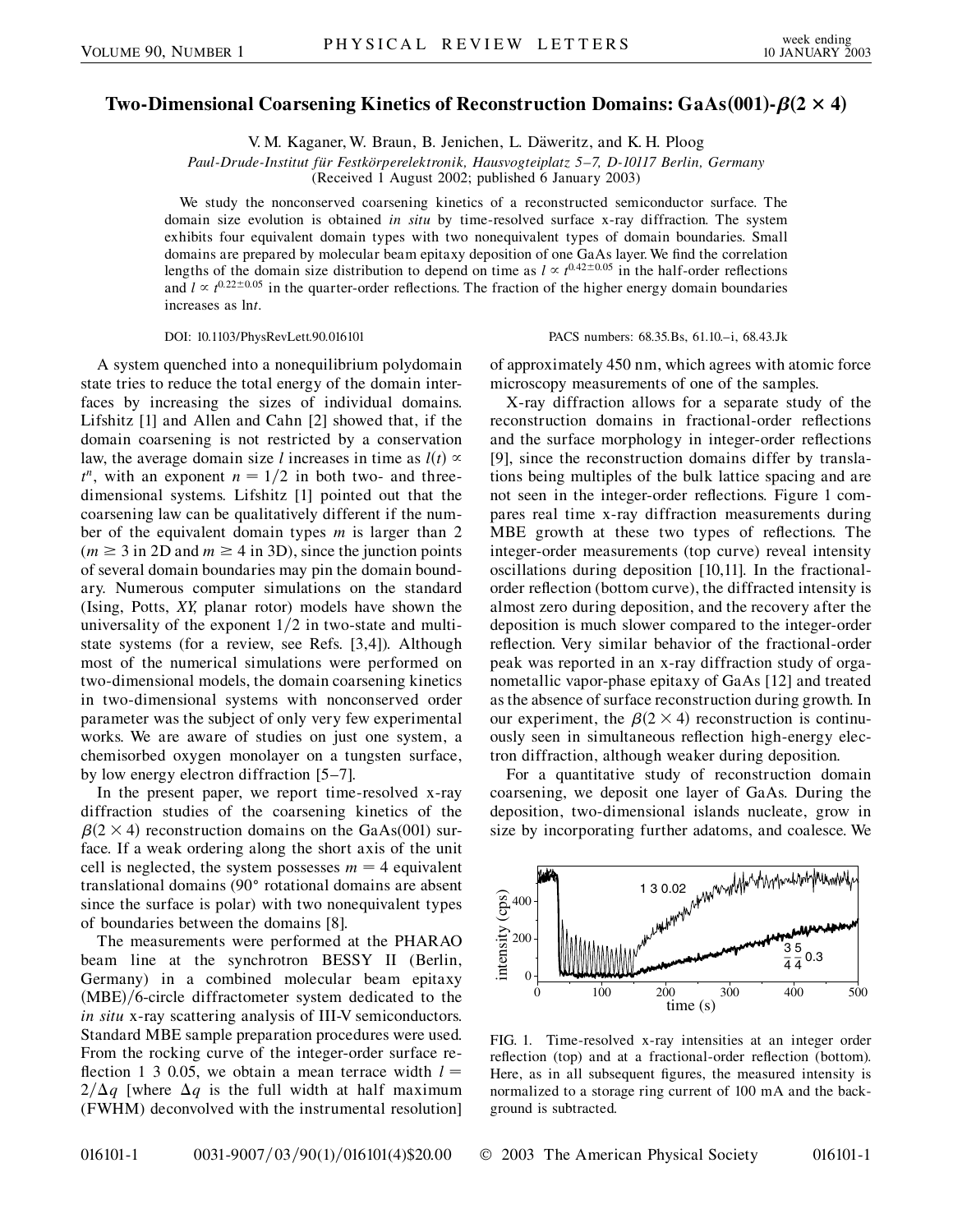can expect that the reconstruction develops independently on each island. The deposition of one layer results in a flat surface with as many reconstruction domains as twodimensional islands were nucleated during the deposition. The inset of Fig. 2(c) shows the kinetics of the surface morphology. The drop and subsequent increase of the intensity during deposition of a single layer corresponds to the first oscillation seen in the integer-order reflection in Fig. 1. Within 30 s after the layer is deposited, the intensity is recovered, and the surface is flat again. This is an instantaneous process compared to the intensity recovery in the fractional-order reflections [Fig. 2(c)]. We have chosen the half- and quarter-order reflections along the  $4 \times$  axis of the 2  $\times$  4 unit cell and reflections close to the  $2\times$  axis [Fig. 2(b)] since the ordering along the short axis is weak and the fractional-order reflections  $[h\bar{h}]$  have low intensities [8].

Intensity variations during the recovery in Fig. 2(c) are the result of interference between different reconstruction domains. The intensity increases due to domain coarsening and finally reaches a maximum when the domain sizes exceed the resolution of the x-ray diffraction experiment. Then, the different domains add incoherently to the total signal. This interpretation is verified in Figs. 2(d) and  $2(e)$ , which present  $\omega$  scans during recovery and the integrated intensities of the reflections, respectively. The  $\omega$  scans were obtained by stepwise rotation of the sample about its normal. One scan takes approximately 75 s. The  $\omega$  steps were chosen nonuniformly, with a smaller spacing near the peak position, which allowed one to measure both wide peaks at the beginning of recovery and narrow peaks at its end. The  $\omega$  scans were fitted to Voigt functions with the width of the Gaussian component fixed by the resolution and a variable width of the Lorentzian component. The resolution was obtained separately for each reflection by interpolating between the peak widths of the 200, 220, and 400 in-plane bulk reflections. The  $\omega$  scan of the 220 reflection is shown in



FIG. 2. (a) Unit cells and domains of the  $\beta(2 \times 4)$  reconstruction. Only the top As and Ga layers are shown. The characteristic feature of this reconstruction is the rows of missing As dimers, commonly seen as grooves on scanning tunneling microscope (STM) images. The boundaries between reconstruction domains are two nonequivalent stacking faults,  $\mathbf{t}_1 = \pm \frac{1}{2} [110]$  and  $\mathbf{t}_2 =$ [110], seen as kinks of the grooves in STM. The square mesh represents the termination of the bulk GaAs(001) surface. (b) Fractional order reflections chosen for the present study (black dots) and the nearest bulk reflections (gray dots). (c) Time dependence of the peak intensities after the deposition of one layer of GaAs. Uneven lines represent the measured peak intensities of the half-order reflections. Symbols are the peak intensities obtained from  $\omega$  scans during the recovery. Smooth lines are fits to Eq. (1). The inset shows the kinetics of two-dimensional islands measured in an integer-order reflection. (d)  $\omega$  scans performed during the recovery. The time at each curve shows the moment of the measurement of the center of the curve. The broken line at the top curve is an  $\omega$  scan of the bulk reflection 220 used as the resolution. The solid lines are the Voigt function fits to the experimental data. The curves are shifted vertically for clarity. (e) Time dependence of the integrated intensities obtained from the Voigt fits shown in the  $\omega$  scans. The integrated intensity of the  $\frac{76}{44}$  reflection is increased by a factor of 2. (f) Time dependence of the correlation lengths  $l = 2/\Delta q$  obtained from the FWHMs  $\Delta q$  of the Lorentzian components of the Voigt function. The exponents *n* of the power law  $l \propto t^n$  are shown for each reflection. The measurements were performed in the reciprocal space points  $\frac{55}{2}$  0.1,  $\frac{92}{4}$  0.1,  $\frac{2}{3}$  1,  $\frac{9}{4}$  1,  $\frac{1}{2}$  1,  $\frac{1}{2}$  1,  $\frac{1}{2}$  1,  $\frac{$ 2  $\frac{5}{2}$ 0.2, and  $\frac{7}{4}$ ,  $\frac{9}{4}$ 0.2. The in-plane Miller indices of the reflections are given in the figure, the third index is omitted for simplicity. The substrate temperature is 530 °C, the V/III flux ratio during deposition is 2, the growth rate is 0.2 ML/s.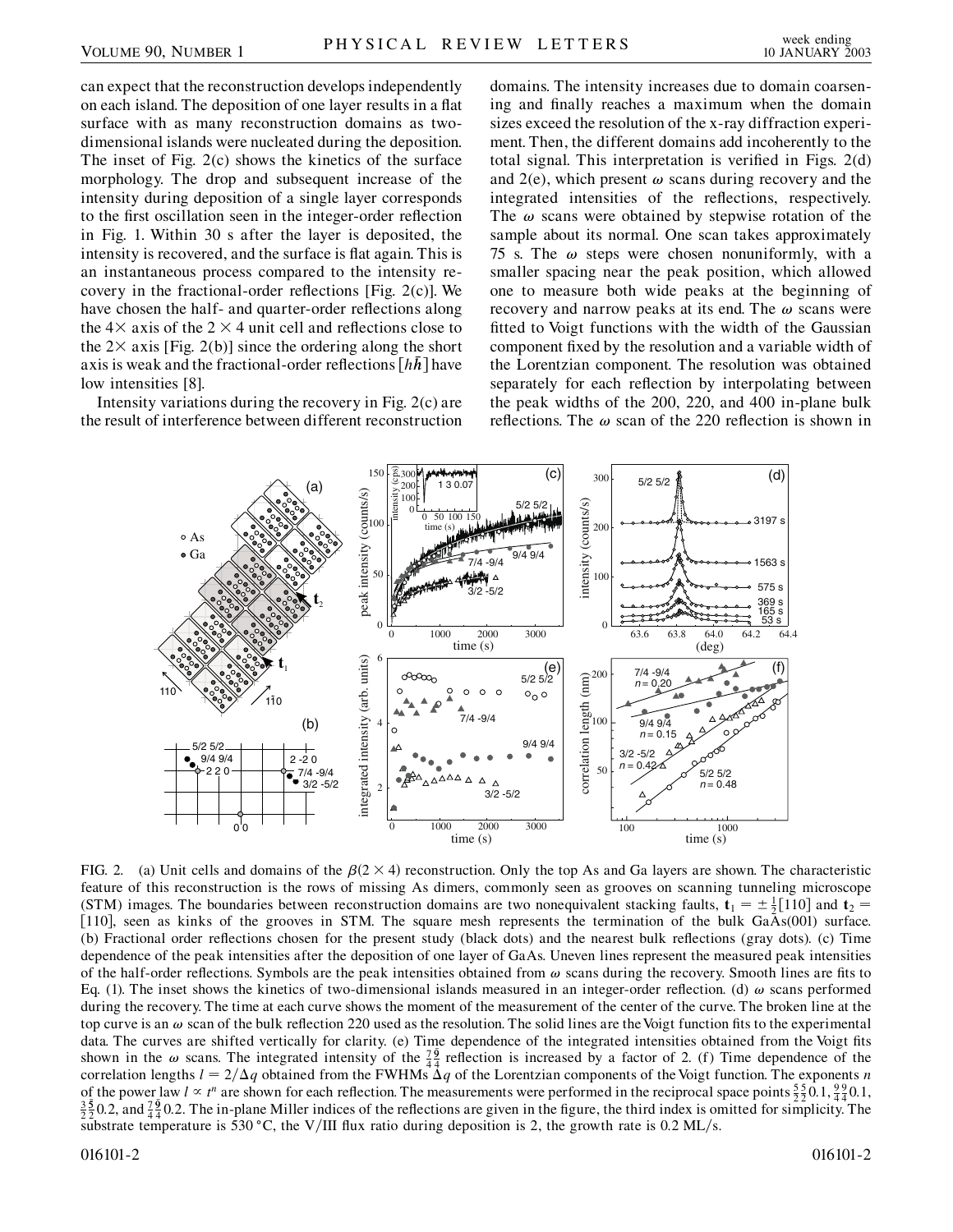Fig. 2(d) by a broken line. The peak of the first  $\omega$  scan after the deposition [bottom curve in Fig. 2(d)] is shifted to larger scattering angles, which corresponds to a compressive strain along the surface of  $8 \times 10^{-4}$  in the reconstructed domains on the initial stage of recovery. This strain may be caused by domain boundaries playing an essential role for small domains, and by steps bounding two-dimensional islands still present at this stage of recovery.

The integrated intensity of each reflection changes only during the initial 300 s, Fig. 2(e), which can be explained by contributions from the domain boundaries covering a noticeable part of the surface when the domains are small. At later times, the integrated intensity does not change in time, as expected: This is the quantity used in structure analysis since it does not depend on the domain size. We conclude that, during recovery, the atomic structure of the reconstructed unit cell and the area of the reconstructed surface do not change.

Figure 2(f) presents the correlation lengths  $l(t)$  =  $2/\Delta q(t)$  obtained from the FWHMs  $\Delta q(t)$  of the Lorentzian components of the Voigt fits shown in Fig. 2(b). The correlation lengths follow a power law,  $l(t) \propto t^n$ , with notably different exponents of half- and quarter-order reflections, given in Fig. 2(f). The exponents can be independently obtained by fitting the time dependence of the peak intensity  $I(t)$  [Fig. 2(c)]. The convolution of a Lorentzian peak profile with a Gaussian resolution function at the peak maximum is

$$
I(t) = I_0 \exp[(l_c/2l)^2] \operatorname{erfc}(l_c/2l). \tag{1}
$$

Here erfc(x) is the complementary error function,  $I_0 =$ Here enc(x) is the complementary error function,  $I_0 = I l_c/(4\sqrt{\pi})$  is the peak intensity maximum corresponding to scattering from infinitely large domains,  $I$  is the integrated intensity of the reflection, and  $l_c$  is the x-ray coherence length. The smooth curves in Fig. 2(c) are fits of the measured peak intensities to Eq. (1) with  $l(t)$  =  $l_c(t/\tau)^n$ . The exponent *n* and the time constant  $\tau$  are the only fit parameters, since the integrated intensity  $I$  and the coherence length  $l_c$  are known from independent measurements. From these fits, we obtain somewhat smaller exponents than in Fig. 2(f) for the half-order reflections (0.40 and 0.35 for  $\frac{55}{22}$  and  $\frac{3}{2}$  $\frac{5}{2}$  reflections, respectively), and somewhat larger exponents for quarterorder reflections (0.25 and 0.30 for  $\frac{99}{4}$  and  $\frac{79}{4}$  reflections, respectively). On average, we obtain coarsening exponents of  $0.42 \pm 0.05$  for the half-order reflections and  $0.22 \pm 0.05$  for the quarter-order reflections.

Figure 2(f) also reveals an anisotropy in the reconstruction domain shapes: The correlation lengths obtained in the [110] direction are approximately 1.5 times smaller than in the perpendicular direction. Hence, the reconstruction domains extend along the long axis of the  $2 \times 4$  unit cell. This is in contrast to the morphology of the two-dimensional islands, which are usually elongated in the perpendicular direction.

The ratio  $R = l_{1/4}/l_{1/2}$  of the correlation lengths obtained in the quarter- and half-order reflections in the same direction decreases from 3 at the initial stage of recovery to almost 1 at the end [Fig. 2(f)]. The systematically larger peak widths (and correspondingly smaller correlation lengths) of the half-order reflections are the result of the different extinction conditions for half- and quarter-order reflections [8]. The elementary stacking fault between reconstruction domains  $\mathbf{t}_1 = \pm \frac{1}{2} [110]$ [single kink in the As dimer rows, Fig. 2(a)] gives rise to a phase factor  $\exp(i\pi/2)$  in quarter-order reflections and  $\exp(i\pi)$  in half-order reflections. The domains differing by the elementary translation interfere entirely destructively in half-order reflections and only partially destructively in quarter-order reflections. Hence, the x-ray intensity recovers faster in the quarter-order reflections. The simplest model of the domain distribution [8], with the probability of a domain boundary depending only on the state of the preceding unit cell, leads to exponential correlation functions with the correlation lengths differing by no more than a factor of  $R = 2$ between quarter- and half-order reflections, with the largest factor reached when only the elementary stacking faults  $t_1$  are present. However, our experiments give a larger factor of  $R \approx 3$  at the initial stage of the recovery [Fig.  $2(f)$ ].

Our aim now is to show that the correlation length ratio *R* can be larger than in the case of the most disordered domain distribution considered in Ref. [8]. We extend the analysis by decoupling the probabilities of different domain boundaries from the domain size distribution. We introduce a probability *p* of the stacking faults  $\mathbf{t}_1 = \pm \frac{1}{2} [110]$  and the probability  $1 - 2p$  of a stacking fault  $\mathbf{t}_2 = [110]$ . The domain size distribution  $P(x)$  is taken the same for all four types of domains, since the domains are equivalent. Its Fourier transform  $C(q)$  is the characteristic function of the size distribution.

The problem of x-ray scattering from a sequence of reconstruction domains is mathematically equivalent to the problem of scattering from a terraced surface, with the phase differences between domains corresponding to surface steps. An effective method to calculate the scattered intensity is to consider the terrace (domain), rather than the surface atom (unit cell), as an elementary scattering object [13]. The problem can then be solved analytically in closed form if the probability of a domain boundary depends only on the state of the preceding domain. Applying the method of Ref. [13], we obtain the diffraction peak profiles for half- and quarter-order reflections as

$$
I_{1/2} = \text{Re} \frac{4p(1-C)}{[1 + (4p - 1)C]q^2},
$$
  
\n
$$
I_{1/4} = \text{Re} \frac{2(1-p)(1-C)}{[1 + (1-2p)C]q^2}.
$$
\n(2)

The model of Ref. [8] is described by  $C(q) = 1/(1 + iql)$ . 016101-3 016101-3